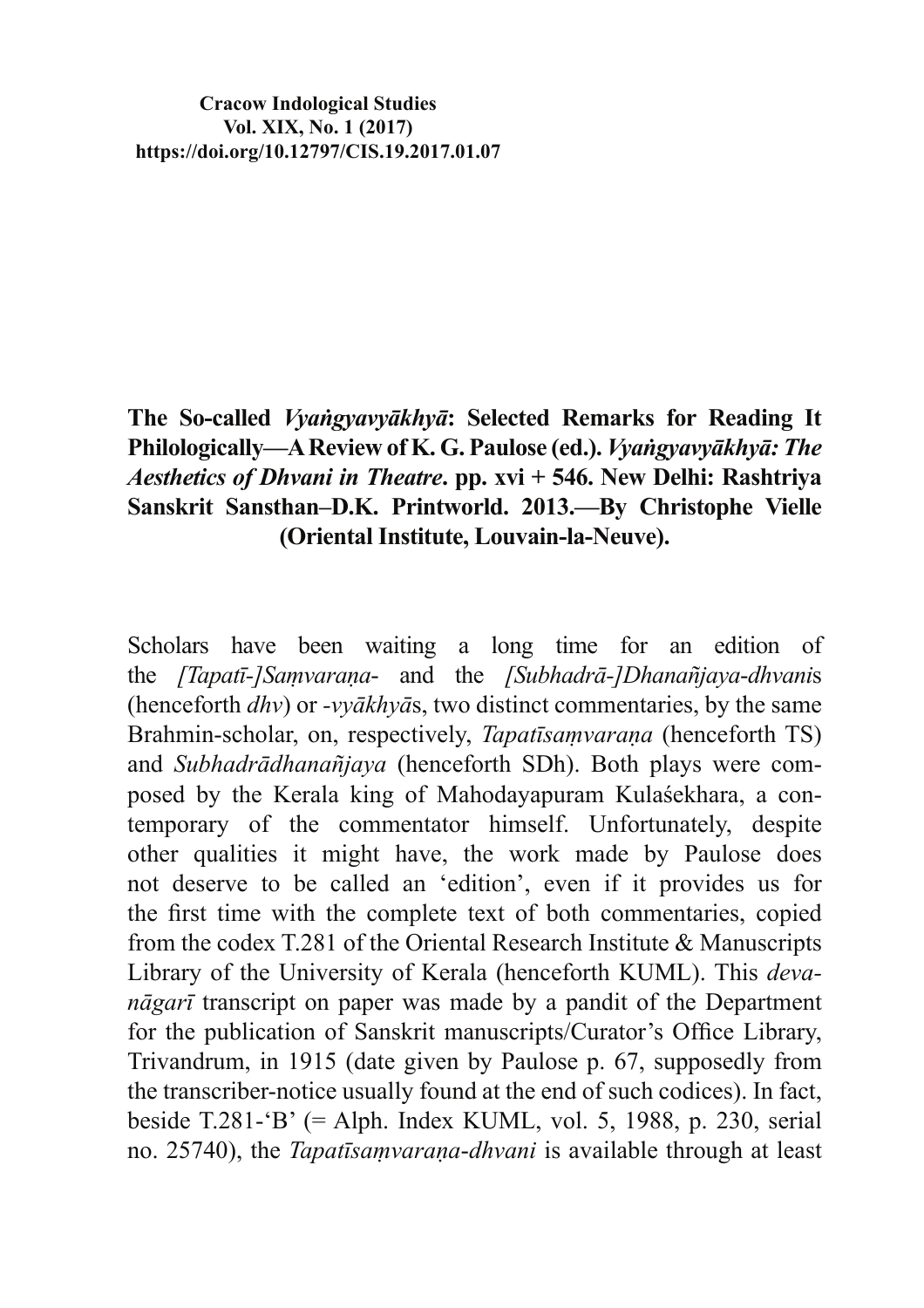three palm-leaf manuscripts in Malayalam script: KUML no. 5866, C.1343-A and 17957-B (= Alph. Index vol. 2, 1965, p. 20, s. no. 6553, and vol. 5, pp. 230–31, s. no. 25741–42, respectively), $\frac{1}{2}$  and also through the *devanagart* manuscript on paper R.3048 from the Government Oriental Manuscript Library, Madras (Trien, Cat. vol. 4, part 1, Sanskrit A, 1928, pp. 4444–45).<sup>2</sup> The palm-leaf manuscript which was the source of part B of the transcript T.281 was, like the one used for part A, obtained in 1912 from the collection of Govinda Pisharoti in Kailasapuram

R.3048, which like T.281-B (and no. 5866, see next fn.) has 3 ankas complete, was, according to the descriptive catalogue, "transcribed in 1919–20" from a [palm-leaf] MS. of M. R. Ry. Tippan Nambūdirippad of Ponnūrkottamana, Perumbāvūr post, Travancore State". Perumbavoor is the headquarters of the present Kunnathunad Taluk in the North-East of Ernakulam District, central Kerala; the Punnorkode/-code/-kottu/Punnoorkkote Swarnath(u) Mana is located in Pazhamthottam, Pattimattom village. The (transcript) R.3408 (76 folios) has itself been copied in a new transcript (199 pages) referred to by A. K. Warder, *Indian kāvya literature*, vol. 5, Delhi: Motilal Banarsidass, 1988, pp. 338-347, 811.

 $\mathbf{1}$ KUML no. C[urator].1343-A corresponds to the second of the two Samvaranadhvani mss. listed by T. Ganapati Śāstrī in A catalogue of Sanskrit manuscripts collected... for the Department for the publication of Sanskrit manuscripts, Trivandrum: Government Press, vol. 1 [mss. collected in 1908–1912], 1912, p. 27, no. 254 ('2 *ankau*' only, 1920 granthas), and represents s. no. 1343A in L. A. Ravi Varmā, A Descriptive Catalogue of Sanskrit Manuscripts in the Curator's Office Library, Trivandrum: V.V. Press Branch, vol. 8, 1940, pp. 3086–87 ('C.O.L. No. 2434A'/ general no. 2055; Samvaranadhvani, 1800 gr., formerly owned by Nīlakantha Vārier, Pantalam); the latter description shows that the last folio of C.1343-A has in fact the very beginning of the third *anka*, an extract of which is presented as the 'end' of the manuscript (before the 'colophon' corresponding to the one of the second *anka*). KUML no. 17957-B appears to have a text more incomplete than C.1343-A (1200 versus 1800 granthas according to the Alph. Ind.). KUML 17909-C (Alph. Ind. vol. 5, p. 231, s. no. 25743) given as *Tapatīsamvarana-vyākhyā* could constitute one more manuscript with a fragment (450 granthas) of the text.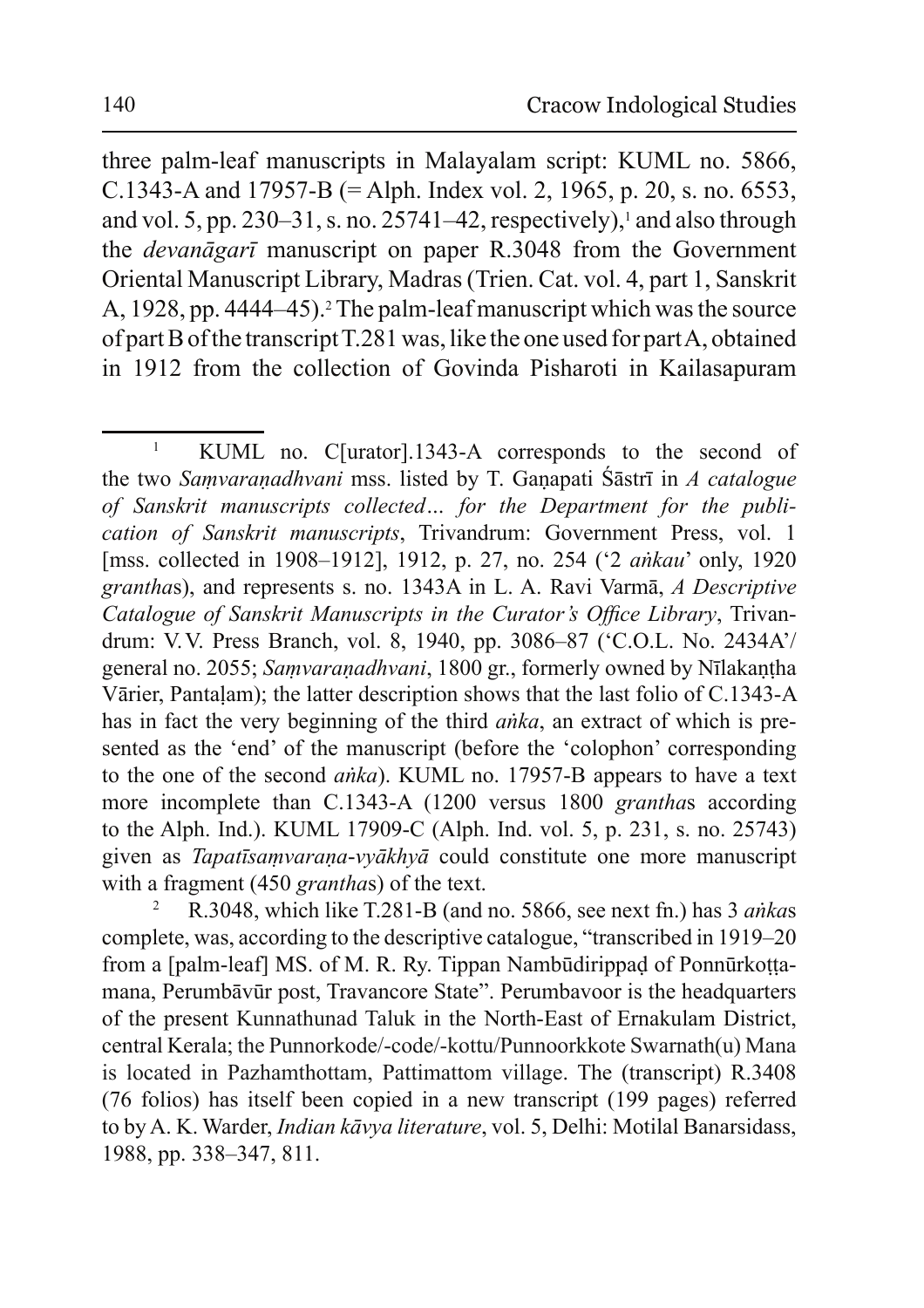(near Kaduthuruthy, Kottayam District) and appears to correspond to present ms. KUML no. 5866.<sup>3</sup> The Subhadrādhanañjaya*dhvani* which has been transcribed as part A of T.281 (= Alph. Index vol. 2, p. 74, s. no. 7841, and vol. 4, 1986, p. 56, s. no. 20306) has its source in the palm-leaf manuscript formerly kept in the Palace Library, Trivandrum,<sup>4</sup> which is now KUML no. 20609 (uncatalogued

K. Sāmbasiva Sāstrī, A Descriptive Catalogue of Sanskrit Manuscripts in H. H. the Maharajah's Palace Library, Trivandrum: V. V. Press Branch, vol. 7, 1938, pp. 2635–37 (shelf-)no. 1604 (general no. 2267; 1425) granthas [compare with 1500 gr. given by the COL catalogue, p. 2972, for what corresponds to T.281 part A only], "the Ms. begins [mistake for 'ends'] on a fragment of the 2nd Act"). This manuscript was previously listed by the same in his Revised Catalogue of the Palace Granthappura (Library), Trivandrum: Government Press, 1929, p. 79 no. 1604. This is the same ms. as the one bearing the no. 237 in T. Ganapati Śāstrī's 1912 Catalogue (op. cit. fn. 1, p. 26; Dhanañjayadhvani, 1600 granthas, '2 anke 5 slokāntah' the text indeed ends abruptly with a few *slokas* in the 2<sup>nd</sup> anka), where it is said to have been "obtained" from Govinda Pisharoti. In this case, as it was usual in the making of editions, it was kept provisorily on loan in the Department for the publication of Sanskrit manuscripts in order to prepare a transcript (T.281 was made in 1915); T. Ganapati Śāstrī already quoted it in the introduction to his edition of the *Tapatisamvarana* issued in 1911 (TSS no. 11). Thereafter it reached the Palace Library (probably lent rather than donated

 $\overline{3}$ Ms. no. 253 in the 1912 Catalogue (*op. cit.* fn. 1), where it is presented as having '3 *ankah'* and 2500 *granthas* (compare with 2250 gr. given for ms. no. 5866 'i[n]c[o]m[plete]' and 2050 gr. for T.281-B 'c[o]m[plete]' in the Alph. Ind., or 2300 gr. for the latter in the COL descriptive catalogue, p. 3085). Why it is not described in the COL catalogue can be explained by the fact that it did not belong to the COL (his owner was still Govinda Pisharoti), before the COL was, after 1940, amalgamated with the University collection (where such mss. on loan were, on the sly, incorporated), or by the fact that it had previously reached the University library through another way (a gift?). The transcript ('C.O.L. No. 281') is described twice in the COL catalogue, as the s. no. 1284 (op. cit., pp. 2972–73, general no. 1977; Dhanañjayasamvaranadhvani), and, for its second part only, as the s. no. 1342 (pp. 3084–86, general no. 2054; Samvaranadhvani).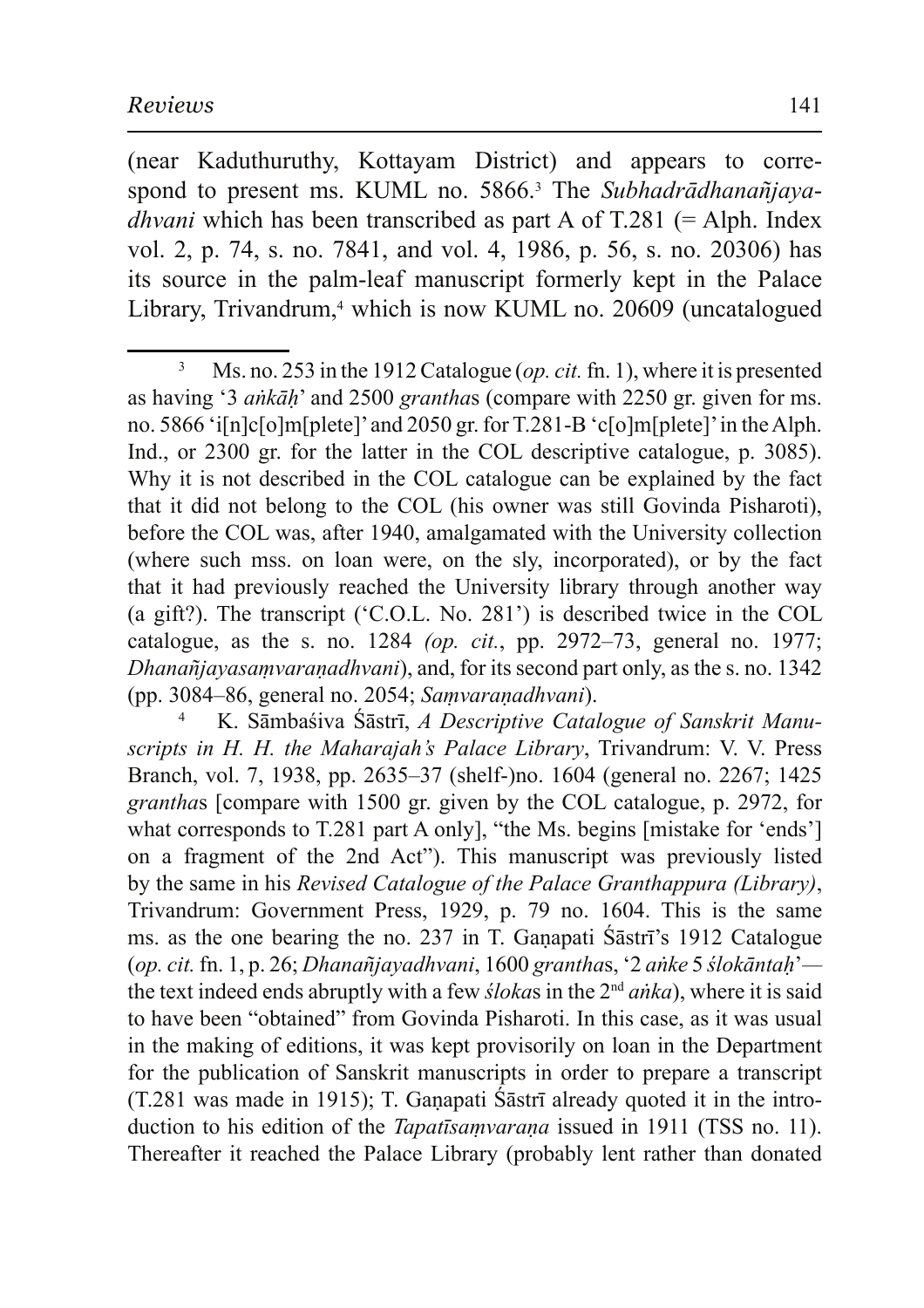in the Alph. Index; a few folios are reproduced by Paulose pp.  $66-67$ ).<sup>5</sup> Contra Paulose's assertions (p. 67), the latter is not "the only Ms available to us of these [two] texts", and it does not contain the Samvarana*dhvani*. It is the T.281 transcription that has combined the two texts, which were separate in the original manuscripts, and presented them with a common title (dhanañjayasamvaranadhvanih written on the first page of the transcript reproduced by Paulose p. 68), as if they were forming a single work. The transcriber (viz. the pandit Turavur Naravana Sastri according to Paulose) would have been encouraged to do so following the use of the singular *Vyangyavyākhyā* as a common title, created by T. Ganapati Sastri to designate both works in the introduction to his edition of the Tapatisamvarana published in 1911 (Trivandrum Sanskrit Series no. 11). It is true that, on the one hand, the TSdhv starts abruptly, without any *mangalam* and with a very short introduction. On the other hand, the SDhdhv presents an elaborate literary introduction, where we are told how the king brought the Brahmin to him, showed him his two plays (nātakadvayī, p.  $70/9$ ,  $74/10-12-14$ ), and asked him to set down an explanation  $(vy\bar{a}khy\bar{a}$ , singular, p. 70/12) of them, starting with the SDh. So, whereas

by its owner). Paulose still speaks of this manuscript as "owned by Kailasapurathu Govinda Pisharoti in the palace library (No. 67) in Thiruvanantapuram" (p. 67), without noticing, or referring to, the new KUML number added on the ms.

 $\overline{5}$ The new KUML number is recognizable on the photographs of the manuscript provided by Paulose: the  $1<sup>st</sup>$  slide (p. 66) presents one leaf-side with the number (20609) and title ("subhadrādhanañjayadhvani incomplete") and the 1<sup>st</sup> leaf/folio r° (beg.: *śrīganapataye namah | avighnam astu | laksmīśaś* ca saro...; end: mānasodyanmarālas rīvidyodi[tadigantarah]; the  $2<sup>nd</sup>$  slide, reproduced twice (p. 66 and p. 67) gives the 1<sup>st</sup> leaf  $v^{\circ}$  (beg.: -vidvodiltadigantarah...; end: parampurusanāmodyatsallā[pakathayatkatham) and the 2<sup>nd</sup> leaf r° (beg.: -sallā]pakathayatkatham...; end: tām vidhāya tatra sa[bhrātrvargas]; the  $3^{rd}$  slide (p. 67) gives the 2<sup>nd</sup> leaf v° (beg.: sa]*bhrātrvargas...*; end: *yadi tusnīm gatā vayam* [|]  $prāva[scittavidhir \nvarra)$  and the 3<sup>rd</sup> leaf r° (beg.:  $prāva[scittavidhir \nvarra...]$ ) end: bhavann atrastha[vā kavāpi).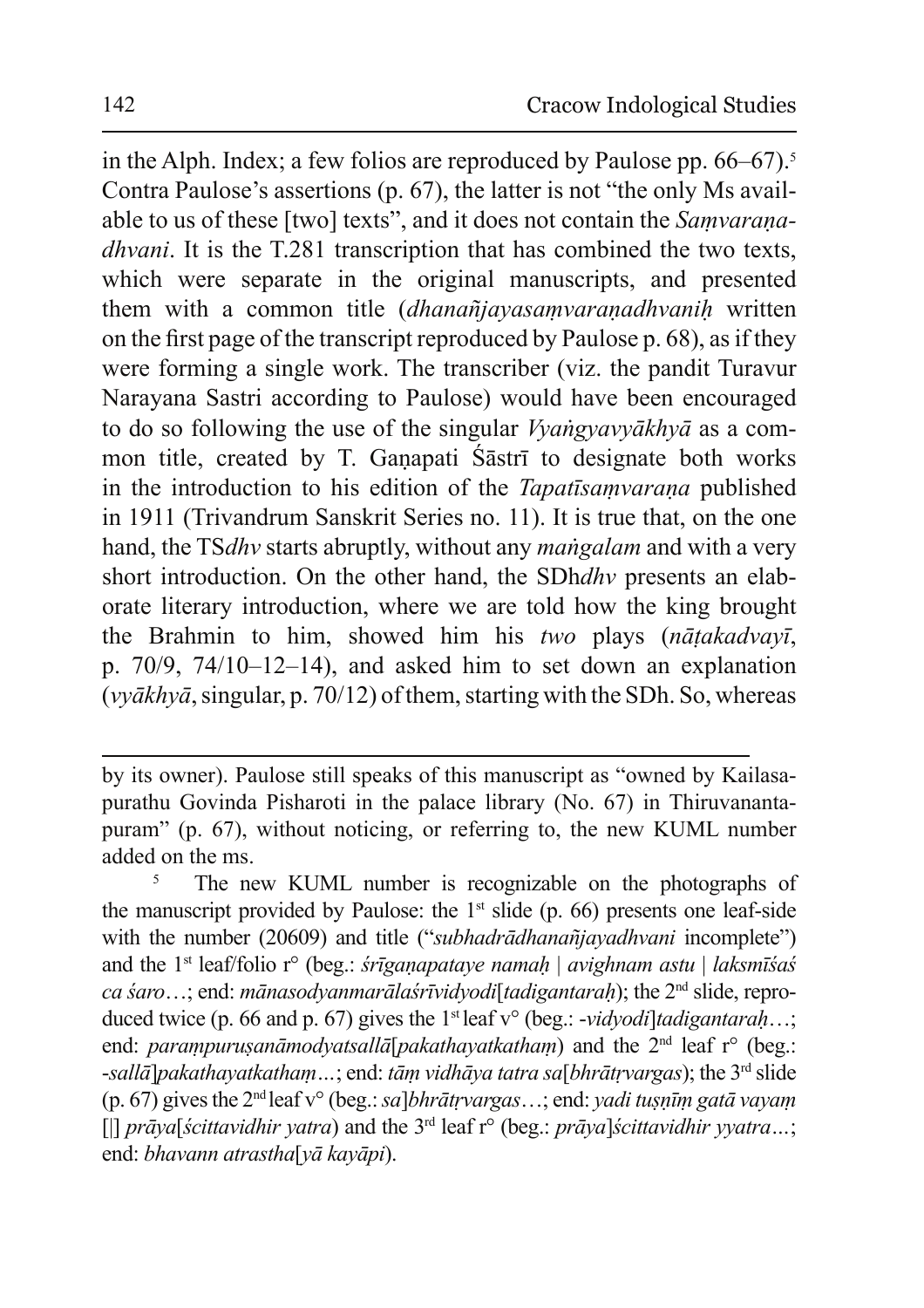the TS was composed before the SDh (as stated in the prologue of the latter),<sup>6</sup> the TS*dhv* appears to have been written after the SDh*dhv* (cf. below fn. 17), forming for its author, as it were, a second part within a single work. It is even possible to imagine that the two manuscripts of Govinda Pisharoti, on which the synthetic transcript is based. were once parts of one and the same manuscript. Nevertheless, each part of the work seems to have been transmitted independently (simply because each one was preferably attached to its related play). Hence, even if the title *Vyangyayyākhyā* (henceforth VV) is artificial, the way according to which the two texts have been put together by the 'pre-editor'/transcriber is not at all meaningless.

The text of the *Dhanañjaya-dhyani* starts on p. 69 with the first *mangala-verse* (beginning with the word *Laksmi*-, just as in the very first verse of both SDh and TS; but here the stanza is for Ganapati, alluding to the war-chariot, in the Tripura episode, which was made of

 $\sqrt{6}$ The 1911 TS and the 1912 SDh (TSS no. 13) editions (both with the commentary of Sivarama) by T. Ganapati Sastri have been reprinted, with an additional 64 pp. introduction by N. P. Unni, in 1987 (Delhi: Nag Publishers). The first 28 pp. of the new introduction are the same in both volumes  $=N$ . P. Unni. Sanskrit Dramas of Kulasekhara: A study, Trivandrum: Kerala Historical Society, 1977, pp. 21–49, 160–61, 184–205, and then pp. 50–92 for TS, and 93–138 for SDh (note that pp.  $175-205 =$  "Kulaśekhara Varman and Vyangyavyākhyā" in Highways and Byways in Sanskrit Literature, Delhi: New Bharatiya Book Corporation, 2012, pp. 526–52). Kulasekhara's text and Sivarama's commentary of both plays have been retyped (separately) in The Sun God's Daughter and King Samvarana: Tapatī-Samvarana and the Kūtiyāttam Drama Tradition (Text with Vivarana Commentary), and The Wedding of Arjuna and Subhadrā: the Kūṭiyāṭṭam Drama Subhadrā-Dhanañjaya (Text with Vicāratilaka Commentary, Introduction, Eng*lish Translation & Notes*), translated and introduced by N. P Unni and Bruce M. Sullivan, Delhi: Nag Publishers, 1995 & 2001 (Unni's intr. 1995, pp.  $1-17 = 2001$ , pp.  $41-57 = 1987$ , pp.  $1-17 = 2012$ , pp. 429-42; intr. 2001, pp.  $1-40 = 1987b$ , pp. 29–64; his note on the commentator Sivarama, dated after the  $12<sup>th</sup>$  c.: 1995, pp. 309–13=2001, pp. 273–78=2012, pp. 443–47 [cf. also pp. 294–96]). A detailed description and analysis of both plays and their commentaries is provided by Warder, op. cit. 1988, pp. 321–69.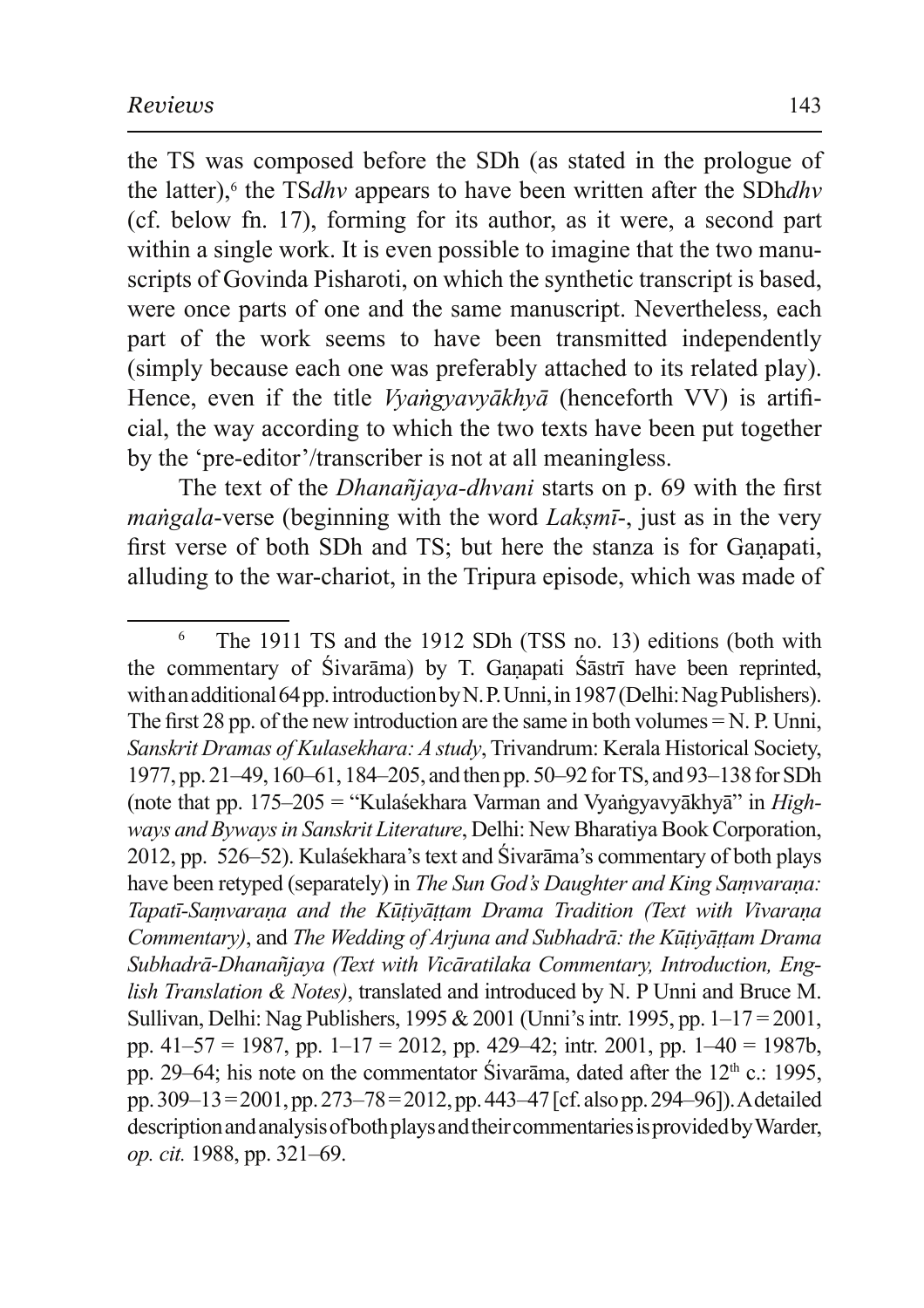all the gods, with Visnu-Laksmisa in the form of an arrow), followed on p. 70 with 3 *slokas* in praise of, respectively, Bharati (Sarasvati), Sambhu (Siva) and Bharatamuni (10 lines also given in the Palace Libr. Cat). Then 4 *sl*, are devoted to the general scope of the whole work and to the SDh*dhv*'s specific one, 5 and  $\frac{1}{2}$  *st*. describe poetically the Autumn season, and (pp. 72 and 74) a mix of prose and verses (18 and  $\frac{1}{2}$  sl.—the last 6 sl. also quoted in the Pal. Libr. Cat.) provide the historical context for the composition of the work, concluding the introduction. The last part of the introduction was also given twice (except 5 sl./10 ll.) by T. Ganapati Sastri in his introduction to TS (from the palm-leaf ms.);<sup>7</sup> Ulloor S. Parameswara Aiver<sup>8</sup> (vl. UPA) did the same (omitting 2 ll. only), adding before it the  $\dot{s}l$ . on Bharatamuni and the 4 following ones. Compare the variant readings in the latter passage:

Paulose p. 70/9-12: tenāpi rasacittena racitā nātakadvayī | vuktā rasalavais sadvah dhvanigarbhaih padair api || [vuktvā lavarasais samyag (vl. UPA)] teşām pradarśayantī yad dhvanyartham rasinām nrņām |  $[pradar'$ sayantī**yam** (vl. UPA)] vyākhyā prayogamār**gaś** ca sthāyibhāv**am** mayā krt**ā** || [pravogamārg**gañ** ca sthāvibhāvo  $krtah$  (vl. UPA)]

The slide of the palm-leaf ms. permits the reading: *vuktā lavarasais samvag*; **yad**dhvanyartham (compound); *prayogamārggañca* (=  $\degree$ *mārgam ca*)

 $\overline{7}$ Following him, M. G. S. Narayanan, *Perumals of Kerala: Brahmin* Oligarchy and Ritual Monarchy. Political and Social Conditions of Kerala under the Cēra Perumāls of Makōtai (c. AD 800-AD 1124), Thrissur: Cosmo Books, 2013<sup>3</sup> (1972<sup>1</sup>, 1996<sup>2</sup>), pp. 406–7 fn. 153, gives in transliteration the same extract, omitting 11 ll., and thereafter adds a 14 ll. passage (description of the king, which comes before in the text), obviously taken from Ulloor KSC (referred to in the next fn.).

Iyer or Ayyar = (Mal.) Ullūr Es. Paramēśvarayyar, Kēralasāhityacaritram, vol. 1, Trivandrum: University of Kerala, 1953<sup>1</sup>, pp. 128–29, 1990<sup>2</sup>, pp. 151–52. K. Kunjunni Raja, The Contribution of Kerala to Sanskrit Lit*erature* (henceforth *CKSL*), Madras: University of Madras, 1980<sup>2</sup> (1958<sup>1</sup>), pp. 9–10 fn. 45, follows Ulloor, omitting the 12 ll. describing the king.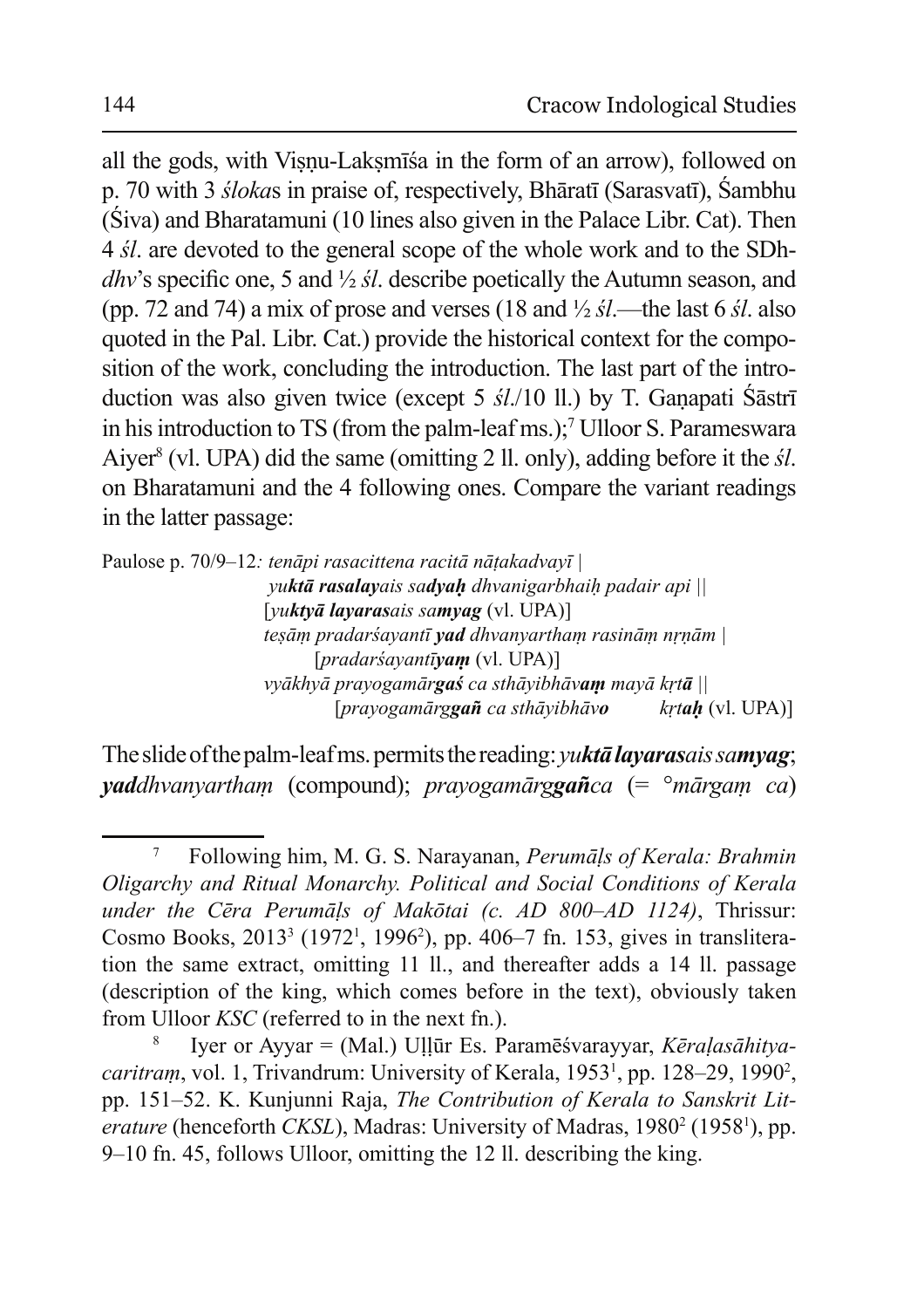$v^2E$  *Sthāvāmmavā*  $(=\circ v$ *am mavā*) *krtā*. Translation:

That [king] himself, with his mind [full of] *rasa*, composed a couple of plays, endowed with rhythm (*lava*) and taste (*rasa*), together with words full of *dhvani.* For men of good taste, I have composed an explanation (*vvākhvā*) illustrating the *dhvani*-meaning of those [words] (*tesām... yad*-), the mode(s) of enacting/ways of performance (*prayogamārga*) and the state(s) of mind/ basic emotions (*sthāyibhāva*, written *sthāyī*<sup>o</sup> in the palm-leaf ms.).

And, at the very end of the introduction:

Paulose p. 74/14–21: etasmād dhvaniyuktā sā racitā nāțakadvayī | *drastavyā bhavatā seyam nātyalaksanavedinā* ||  $t\bar{a}$ m paśyann avadhāryaisā sad asad veti kathyatām | *sādhuś cet prekṣako bhūyād bhavān asmi naṭas tathā* || *prayogamārgam bhavate daršayişyāmi tattvatah* | *bhūvas<sup>†</sup>* cāropavisvāmi rangam etat kustīlavaih || *Lii tena proktas taddarśitaprayogamārgo[']ham adhunā tatkrte'smin*  $[m\bar{a}rgapravogo(vl, UPA)]$ dhanañjayanāmni nātake sthāyibhāvaprayogamārgaprāveśikāś ca  $[pra<sup>o</sup> (vl. UPA)]$ *Dradarśvante* | [*pradarśayāmi* (vl. UPA)]

In this case, the quotation of T. Ganapati  $\tilde{S}$  as a field  $(1911)$ , which stops after *'ham*, confirms Paulose (and T.281) reading *pravogamārgo*; like the slide of the palm-leaf ms., which, however, reads in fine sthav<sup>7</sup> and <sup>o</sup>pravestikas *ca darśyante* (or possibly *drśyante*). A pause ('|') was not put here between  $\int$  *[ lham* and *adhuna* in the transcript (the original ms. is in *scriptio continua* without any *danda*) probably because of the use of *ca* to connect the two sentences through their subjects in the nominative case. Translation:

(the King, concluding his speech:) "Therefore, this couple of dramas was composed as endowed with *dhyani*; this [couple of plays as such] must be examined by you who know the characteristics of dramatic art. Having examined and reflected upon it, [you] should tell whether it is good or bad; if it is fine, be a spectator and I am the actor. I will show you the mode(s) of enacting in the proper way; moreover, I shall have this [play] staged by professional actors."—having told me so, he showed me the mode(s) of enacting; and now, in the drama entitled Dhanañjaya composed by him, the state(s) of mind, mode(s) of enacting and (characters') entrances (*praveśika* = *praveśaka*) are shown.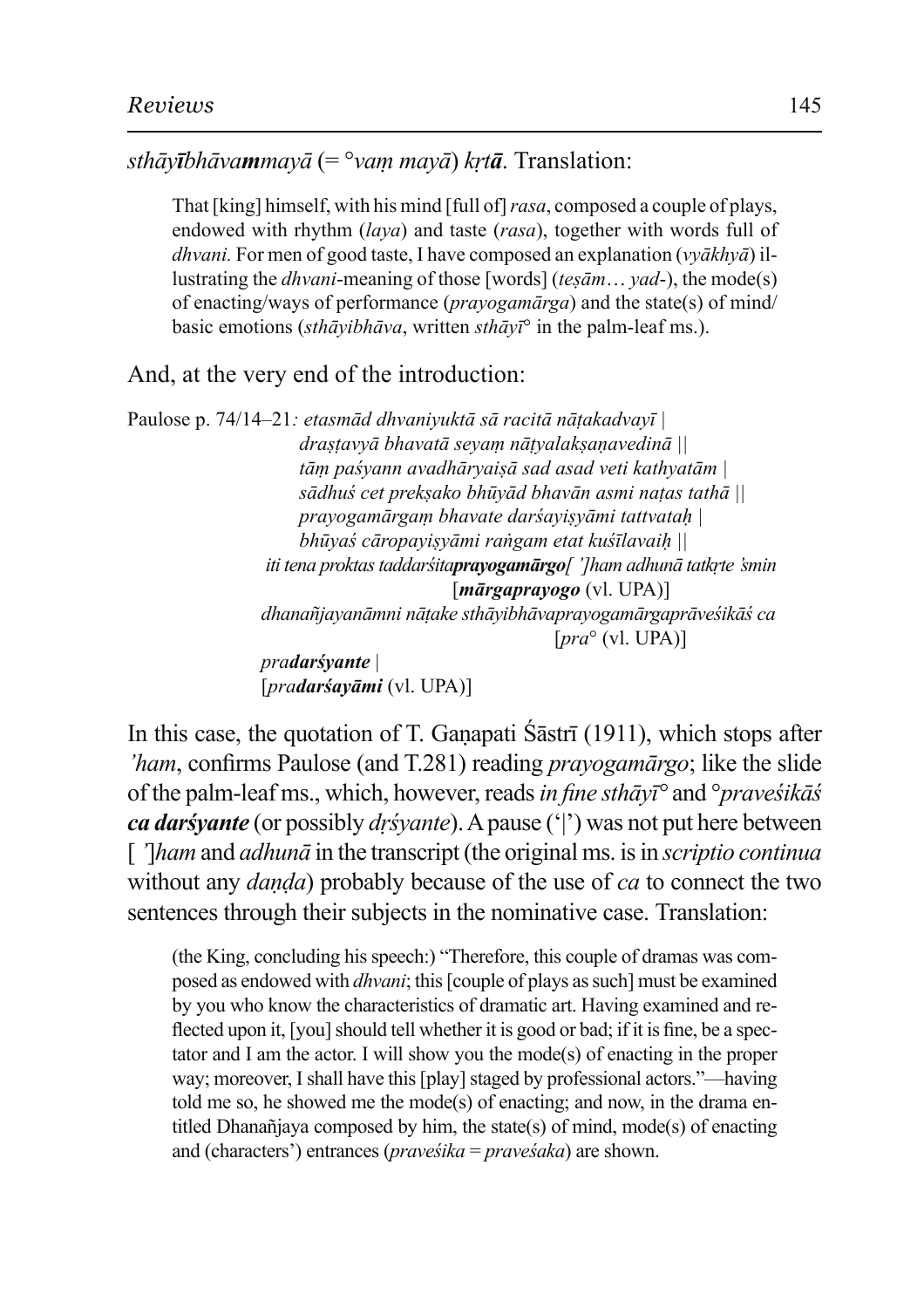The beginning of the Samvarana-*dhvani* is given, isolated, on p. 300. The text provided by Paulose (with a translation), supposed to be based on T.281 (B), presents slight variants with respect to the text of the transcript as given by the COL catalogue:

athāham keralabhūbhrtkrte 'smin nātake sthāyībhāvam prayogamārgam ca tatsahrdayah pradarśayāmi | katham iti cet

bhūbhrt svayam bhūmikayā niretya nijām alankrtya tanur manasvī $\vert$ yam darśayitveti viniścitātmā prayogamārgam **pradarśayāmīmam** tena mayā mahīsureņāpi tatsahrdayena pistapesaņam kriyate | tathāpi mahatkaver abhiprāvam jñātum etat krtam mavā | tatpradarśitamārgeņa vicchinnasyopadestari ||

nātakanāyakalaksaņam sarvam dasarūpake drastavyam | atra tanmātram eva darsayāmi | atrādau samvarananāmni nātake vidūsakasya sthāyībhāvaprayogamārgau drśyete |

The COL(p. 3085) variant readings (up to *drastavyam*) are: *sth* $\bar{a}$ *yibh* $\bar{a}$ *va*-(twice), tanum (better), rahasi... mīmām (instead of pradars avāmīmam), *mahākaver* (better). No description of palm-leaf ms. is available here for comparison, but the description of the GOML transcript gives the variant readings: 'pi (for 'smin), svāvirbhāvam (misreading for sthayi/ībhāvam), tanum (confirmed), yad (for yam), rahasi śrumīmām (with the suggested  $\frac{sin\pi m}{2}$ ),  $ma(h\bar{a})kaver$ , vicchinne 'svopadestari,  $n\bar{a}$ taka... $n\bar{a}$ yaka $\circ$  (as if there was something lost between the two words), vidūșakasthayībhāva°. It can be understood, therefore, that *pradarsavāmi* is a (unmetrical, since this is an *upajāti* metre) conjecture (the place is here cautiously left blank by Kunjunni Raja, CKSL p. 10 fn. 46, quoting from the GOML ms.); in keeping *rahasi* and the final long  $m\bar{a}m$ , it is difficult to propose something acceptable: rahasi bruvan mām (or raha ābravīd/uktavān mām; logically, the predicate should be at the 3<sup>rd</sup> person singular, with the king as subject)? The reading vicchinne 'syopadestari of the GOML ms. seems also better than *vicchinnasya* + *upadestari* (translated by Paulose as "to the actors" who are cut off from the tradition of preceptors"). Translation:

Then, sharing his good taste, I shall illustrate the state(s) of mind and the mode(s) of enacting in this drama composed by the king of Kerala. How is it?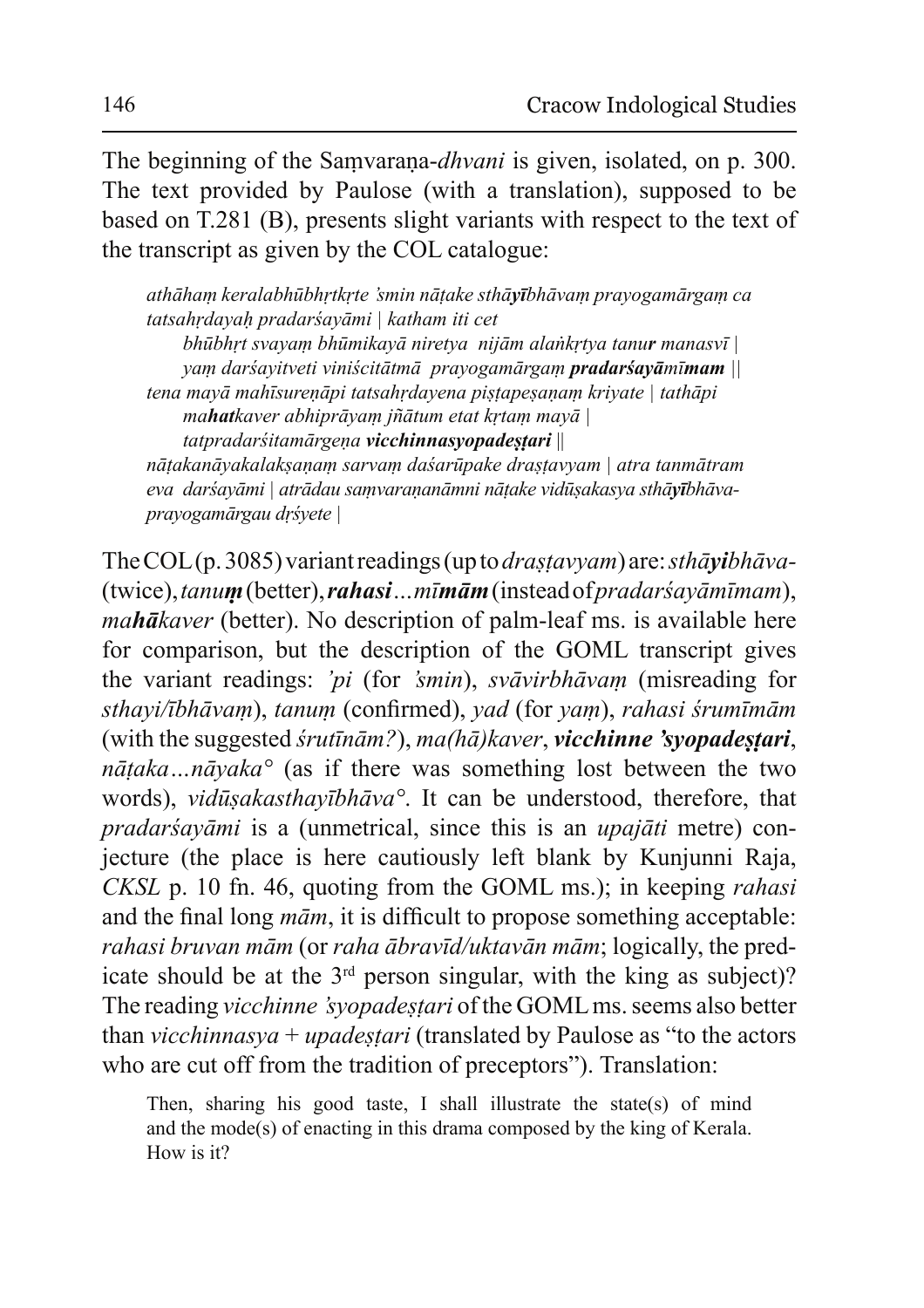The king resolved to give up his own role and, mindful, to adorn his body [with other characters (cf. below)] and to show the  $\lceil \text{ir} \rceil \text{ mode(s)}$  of enacting. Those [modes], in secret (i.e., privately),  $\mathcal{F}$  he told/taught (?) $\mathcal{F}$  me.

Therefore by me, although just a Brahmin sharing his good taste, a mere repetition is here made (viz. the grain having already been ground by the king, for me—even if an 'earth-god' and not an 'earth-king' remains the humble grinding of his flour).

Nevertheless, this work has been composed by me, to whom the mode(s) of enacting were shown by him, for [making] the intentions of this great poet known, [at a time] when the instructor (stage-manager of those plays) will be disconnected from him.

The whole typology of dramas and heroes is displayed in the *Dasarūpaka*.<sup>9</sup> Here I will show only what is necessary. To begin with, the state(s) of mind and mode(s) of enacting of the *vidusaka* in the drama entitled *Samvarana* are shown.

These two *Dhvanis* are not word-by-word commentaries as usually found in the Indian scholarly tradition. Only selected words or sentences of the original dramatic text are quoted in the course of the development, and they are embedded within an elaborate dissertation on the acting of the successive main characters, in which frame their implied/suggestive meaning is explained. The necessary background or previous events related to the characters are narrated in length through *pūrvasambandha* ("relations to what has preceded", tr. Warder) passages.

After the general introduction referred to before (provided with a translation, pp. 69–75), the *Dhanantjaya-dhvani* starts with a long passage giving the background for Arjuna's exile (pp. 76–86, with a *vis-à-vis* translation up to p. 88 and intertitles no. 5.1–6 added within the Sanskrit text). This follows the quotation of the original stage direction introducing Arjuna in the first act *(tatah pravisati dhanurbānapānir dhanañjayah*), which comes after the prologue (sthāpanā)

<sup>9</sup> A reference to the 18 (or 20)<sup>th</sup> chapter of the *Nātyasāstra* so entitled or to Dhanañjaya's work (discussed p. 53).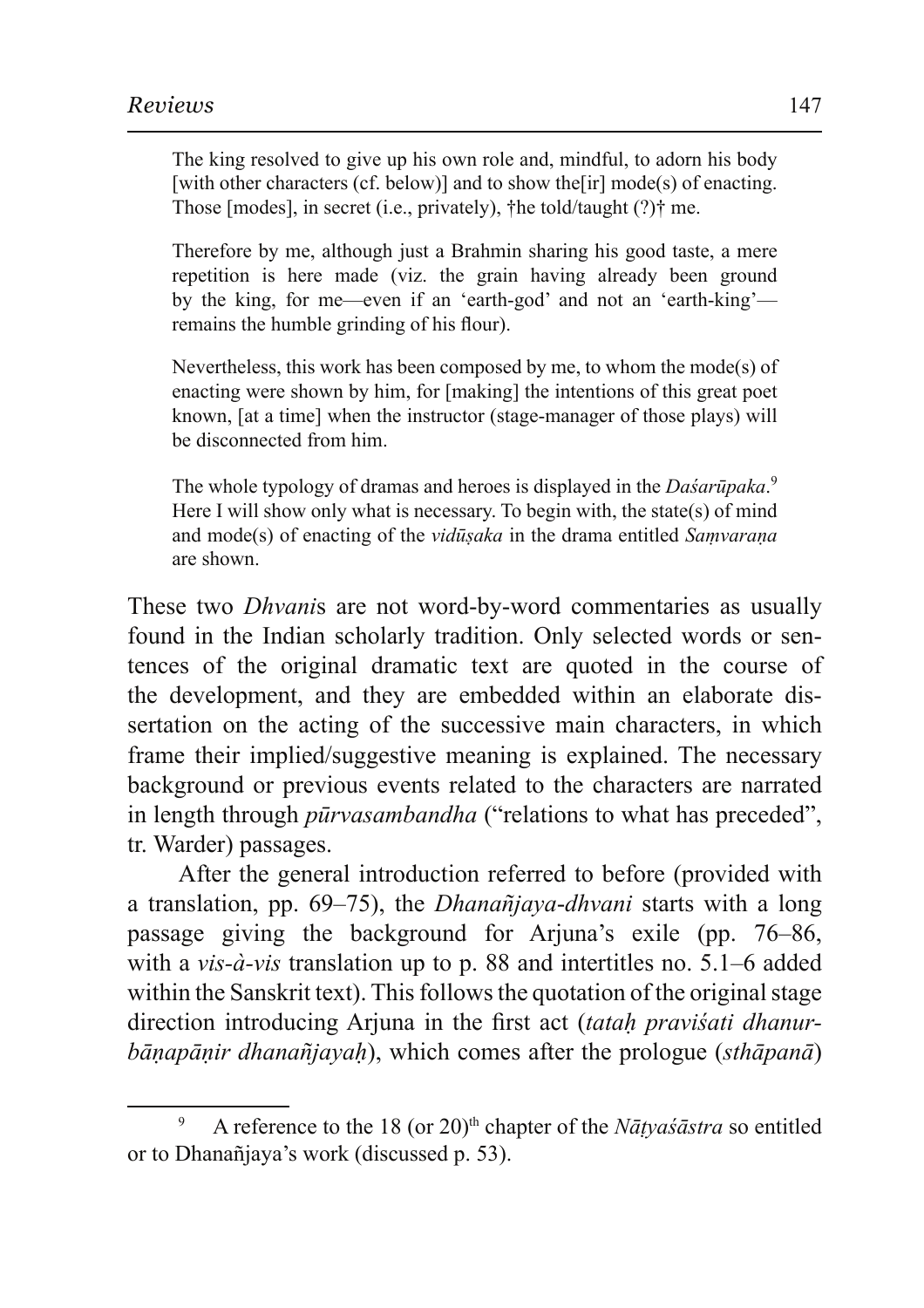and interlude (viskambhaka), themselves not dealt with in the Dhvani. This pure narrative portion mixing *slokas* and prose presents the interaction of the characters of Nārada, Arjuna, Draupadī, the Brahmin Kaundinya (serving as the *vidūsaka* in the drama), the Vrsni Gada, and an ascetic. Thereafter (from p. 89 onwards) in the first act, the text of *Dhanañjaya-dhvani* is put back after successive portions of the dramatic text itsef (with the Prakrit often rendered into Sanskrit) given together with Unni and Sullivan's translation (supposed to be in italics, except that on p. 90/ll. 1–3, 109/ll. 1–2, 111/ll. 6–25, 126 etc. it is not). These portions are followed by the corresponding 'translated' portions (artificially cut off) of the *Dhvani*, which are rather paraphrases or short extracts chosen in accordance with Paulose's dramaturgical views, omitting most of the original commentarial material (see pp.  $89-96$ ,  $103-111$  and  $125-138$ , with the progressive disappearance of the *Dhvani* portions). So for the first act, the Sanskrit text of the *Dhvani* is to be found on pp. 96–102 (the beginning forms the *pravestika* of the actor 'whose body is adorned with the character of Dhanañjaya', dhanañjaya-bhūmikālankrta-tanuh), pp. 111-124 (entry of the jester, his background, etc.) and pp. 138–150 (entry of the heroine, her background, etc.). [Thereafter follows, at the end of the first act, a first excursus, with a rendering of the Malayalam stage manual, *āttaprakāram*, for the first act, on pp. 151–174; and a new version of the same, pp. 175–188.] For the second act, again after portions of the original text of the drama and their translation (pp. 189, 202–204, 230–238), the Sanskrit text of the *Dhvani* is spread over pp. 190 (the introductory scene with Subhadra's maid-servant, ceți; translation p. 191), pp. 204–214 (entry of the chamberlain, long *sloka* passage recapitulating how Subhadra was kidnapped and saved; the *vis-à-vis* translation ends on p. 215)<sup>10</sup> and pp. 238–249 (entry of Arjuna disguised as a mendicant; entry of Krsna, with a long pūrvasambandha

 $10$ Note p. 212/11 the variant reading *jatāvaktrcaranatayā punar* vatividambanā samvrttā of the Dhvani versus jarāvaktavyacaraņatayā punar *iyaty ativilambanā samvrttā* of the original text (and Sivarāma's commen-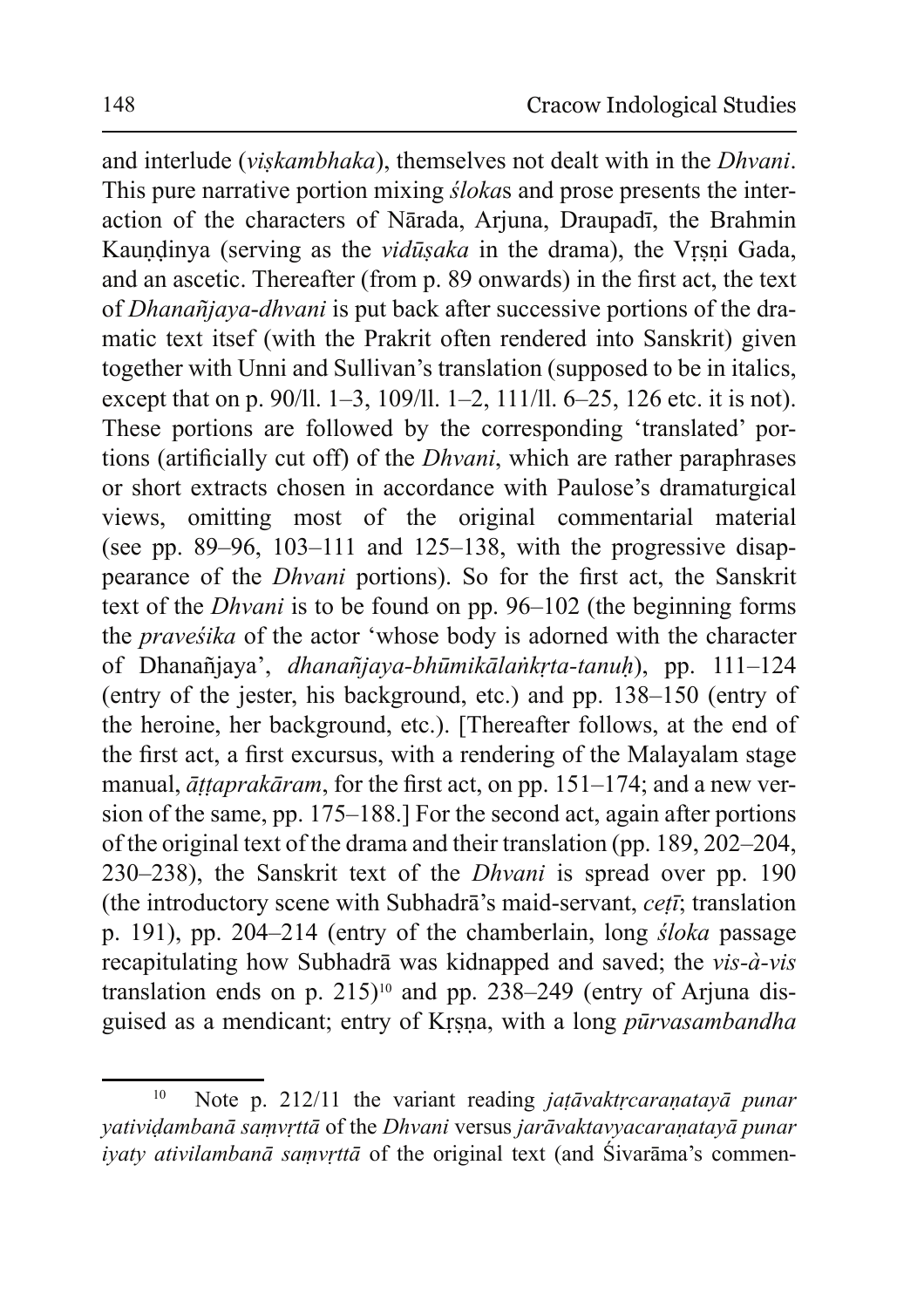on his plans for marrying his sister, concluded by the *pravestika* of the actor 'whose body is adorned with the character of Krsna', krsna*bhūmikālankrta-tanuh*; the text ends abruptly since the original palmleaf ms., of which the very end is also given by the Palace Libr. Cat. pp. 2636–37, is incomplete; for this last part of the *Dhyani* the English rendering has been given previously, that is, with the original dramatic text and its translation, as in the first act). [Then follows an excursus on the *nannyarkūttu*, pp. 192–201, relying on the unproven hypothesis that there was such an interlude performance elaborating on the maidservant's entry at the beginning of the second act; a second excursus, pp. 216–229, with a new performance text elaborating on the  $ka\tilde{n}cuk\tilde{v}a$ *ceti* scene (*viskambhaka*); a third one with a new production of the recapitulation of Subhadra in the fifth act, pp. 250–257, followed, pp. 258–297, by the Sanskrit text of the drama not yet provided, viz. the rest of the second act up to the end of the fifth and last one.

Except for its short introduction (quoted before), the Sanskrit text of the *Tapatisamvarana-dhvani* is systematically given after the original dramatic text cum (Sullivan and Unni's) translation of the first three acts (respectively, pp.  $301-317$ ,  $355-373$ ,  $414-431$ ; only the Sanskrit text of the acts 4 to 6 is added pp.  $450-474$ , with a short ending note on the performance of the drama), and before its English rendering (pp. 346–354, 404–413, 446–449; compare Warder's abstract, *op. cit.* pp. 338–346), that is pp. 318–346 for the first act (words quoted from the play are not always marked as such in bold type; sthāvībhāva of the vidūsaka, pūrvasambandha, pravogamārga, prāveśika of the queen etc., and the concluding evam prathamol 'lnka-sthāyībhāvaḥ *prayogamārgas ca darstah: all these Sanskrit original mentions are omitted* in the abbreviated rendering which takes the artificial form of a dialogue between the jester, the king and, later, the queen),<sup>11</sup> pp.  $374-403$  for

tary), mixed by Paulose within his English rendering p. 213: jarāvaktavya caraņatayā punaķ yatividambanā samvrttā.

 $11$ Note that the quotation from the Vaijavanti, though important for the dating of the work (cf. Unni 1977, p. 39), is left unmarked p. 341/10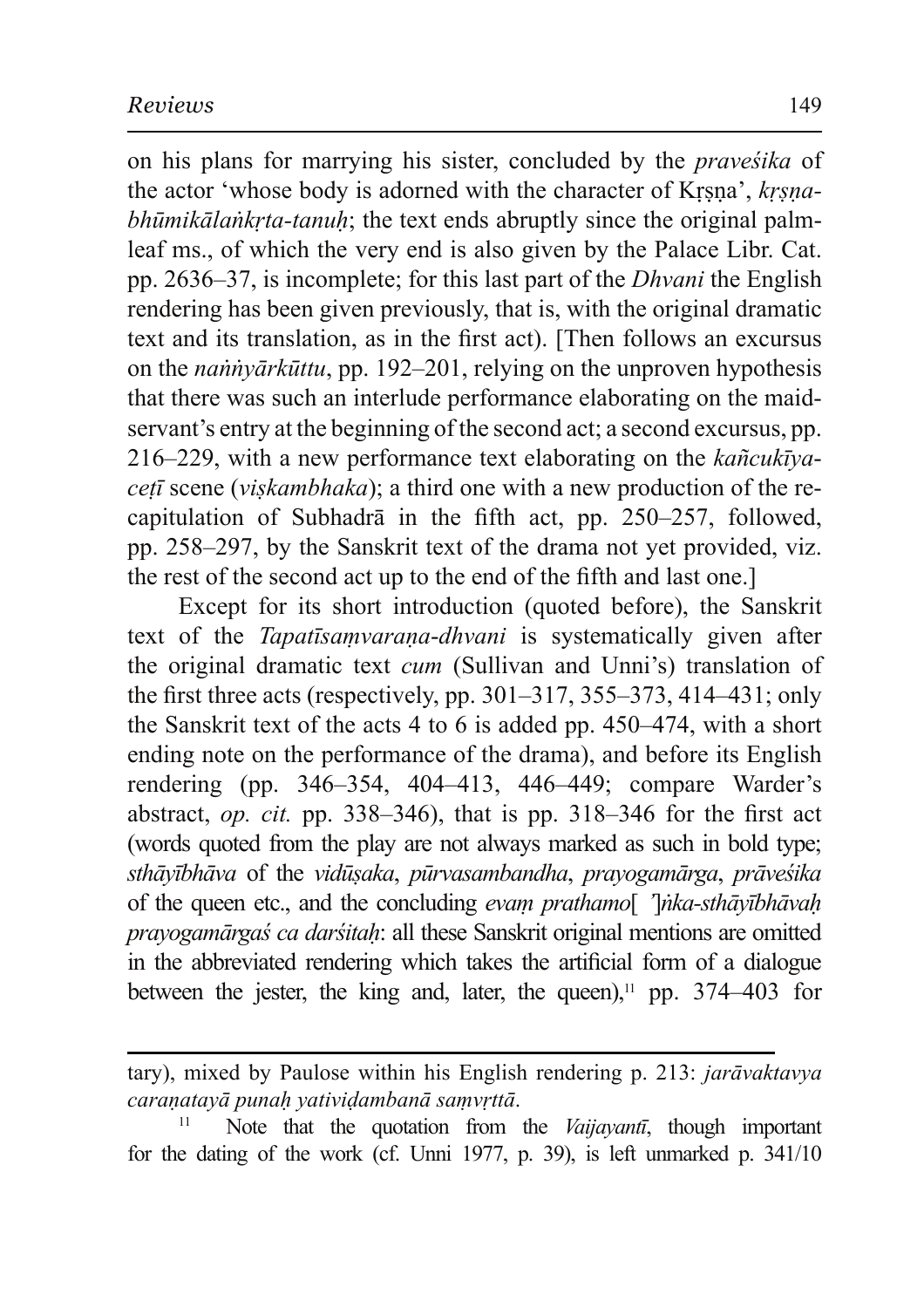the second (same remarks as for the  $1<sup>st</sup>$  act; the concluding *evam* dvitīyo[ ']nka-sthāyībhāvaprayogamārgau darśitau, which should have been written at the end of p. 403 is to be found at the begining of p. 432),<sup>12</sup> and pp. 432–446 for the third.<sup>13</sup> The very end of the text (p. 446), where the author states that it is not necessary to go further because there is no *dhvani* thereafter (except the scene in the  $6<sup>th</sup>$  act alluded to), is also provided twice (cf. fn. 3 before) by the COL catalogue (pp. 2972, 3085) according to  $T.281$  $(B)$ , as well as by the GOML ms. description:<sup>14</sup> *evam trtīvānkaparvantasthāvībhāva-prayogamārgau darśitau* (COL p. 3085 writes *sthāyi*<sup>°</sup>, as in the beginning quoted before; trtīyānka-sthāyībhāvaḥ *prayogamārgas ca darstah GOML) | atah param dhyanir na syāt |* sasthānke (sasthe GOML) nāvakasva menakārūpadhārinvā nāvikāvā

(quotation marks are here added): *atr*ākhunā samīkaranam etad artham 'ākhur *Pnūsikapotrinor' iti Vaijayantī* [= ed. Oppert, p. 214/13] | *atrākhur iti mūsika uktah* |.

An example of the *Dhyani* author's own *ślokas* (?; wrongly transcribed pp. 374–75, here corrected): racite bhar[at] $\bar{a}$ khyena ś $\bar{a}$ stre[ ']smin *Palininā purā* | *darśito nrttamārgo*[ ']yam dvidhā vedasamanvitaḥ || tāṇḍavaṃ *tv* iti vijñevam ekam lāsvam athāparam | pumsā vat krivate nrttam tāndavam *tad vidur* (instead of *vidhur*) *budhāḥ* || *anganā rangamadhyasthā sakalendriyahāriņī* | *sukhā sundarā vācā* (*sic*, unmetr.) lāsyam sā yat karoty adaļa ||. This is not similar to what is found in the *Nātya'sastra* ascribed to Bharatamuni (as pointed out by Paulose, p. 375 fn. 1)—such a gender-division is found in Dhanañjaya's *Daśarūpaka* (1.10 or 15 Haas) and in the later *Sangītaratnākara* (7.6cd-7ab) and *Abhinayadarpana* (*śl.* 5).

<sup>13</sup> Another important quotation for the debate on dating (cf. Unni 1977, p. 39, and Paulose's introduction p. 53) is p. 443 (last two lines): *vānarajātibhir*  $[= ch\bar{a}v\bar{a}]$  ity atra vāśabdasyaivety arthah  $|$  "vā-śabdah samuccaya-*Vikalpa-nirnayesy*<sup>*n*</sup> *iti bhojasūtrenoktam* | *atra nirnaye* | (with the problem that this quotation giving the meanings of the particle  $v\bar{a}$  is not traceable in the *Sarasvatīkanthābharana*, the grammar in *sūtra* form ascribed to Bhoja).

<sup>14</sup> There is no reason to view this concluding remark as an interpolation as it is considered by K. Vijayan, "A new perspective on *Vyangyavyākhyā* and *Natānkuśa*", Journal of Manuscript Studies (of the KUML) 26/1–2, 1985, pp. 90–101 (p. 93); see Paulose, p. 320 fn. 3.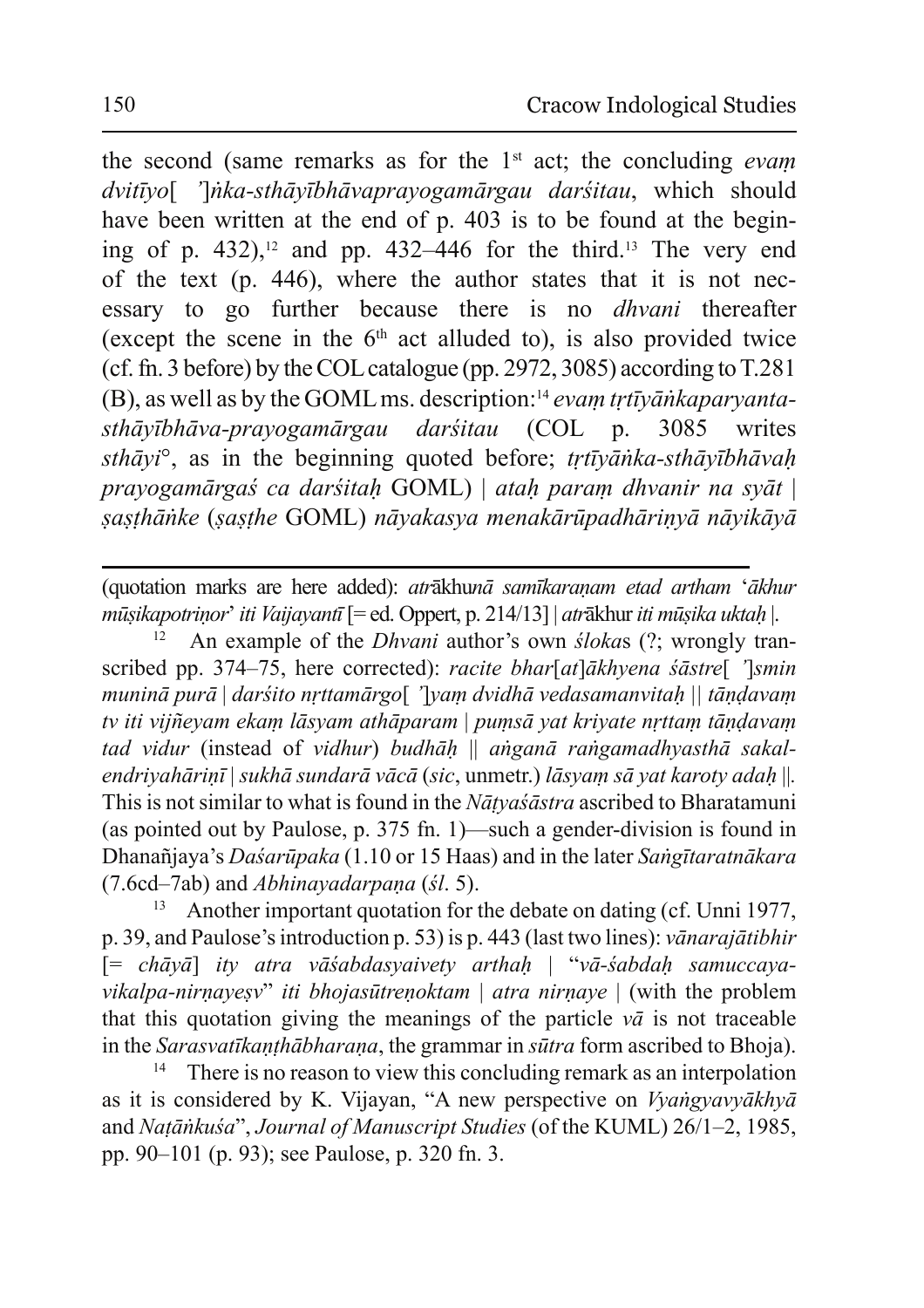*darsane kim api dhvanir drsvate* | *iti niskrāntāh sarve* | *trtīvo 'nkah* (one could here add *samāptah*) |.

Both the SDh*dhy* and TS*dhy* concentrate on the first two or three acts only of each play, and, in both cases, comment on the whole first act only (without the prologue). It can be guessed that, in the same manner as the TS*dhv* stops in the middle of the 3<sup>rd</sup> act, the 'complete' SDh*dhv* stopped somewhere in the  $2<sup>nd</sup>$  or  $3<sup>rd</sup>$  act (cf. Warder, p. 361). Despite Paulose's view of the two *Dhvanis* as 'performance texts', following Warder (p. 346) they do not seem to have been composed for actors in order to enrich the show (like the later  $\bar{a}t$  *ta-prakārams* in Malayalam for the Kūțiyāțțam).<sup>15</sup> They were intended for (royal or brahmanical) literates and stage-managers, providing them with the characters' backgrounds and explaining the characters' inner states of mind and basic emotions that the directors had to make explicit to the audience through the acting of the performers, especially at the respective entrances of the different characters.

It is a pity that the Sanskrit text of the *Dhvanis* is so poorly presented and lost within a patchwork of various other, more or less relevant or interesting, dramaturgical and performance considerations (the aim of the book as a whole is far from being clear; at least it reflects Paulose's own theatrical interests, presented in his preface, pp. vii- $x$ ), as also in the (general) Introduction (in four parts by, respectively, K. D. Tripathi, Radhavallabh Tripathi, N. P. Unni ["Introducing VV", the most relevant portion, pp.  $21-26$ ] and P. K. N. Panikkar; pp. 2–32) and Paulose's long "Part III—Epilogue" (pp. 477–526; note in this part the chapter on "Post-Kulasekhara reconstructions", which are mostly the author's own imaginative ones;

<sup>&</sup>lt;sup>15</sup> For instance the Sanskrit verse from the SDh  $\bar{a}$ tta-prakaram quoted by Unni in the introduction  $(p, 23)$  and which is not in the original text of the play, is also not in the *Dhvani*. At the same time, Paulose stresses the fact that there was no Kūțiyāṭṭam at the time of Kulasekhara, whose "innovations" revitalised a stagnant Sanskrit stage and paved the way for the emergence of Kūțiyāṭṭam" (p. 46, a sentence repeated in the fn. p. 47).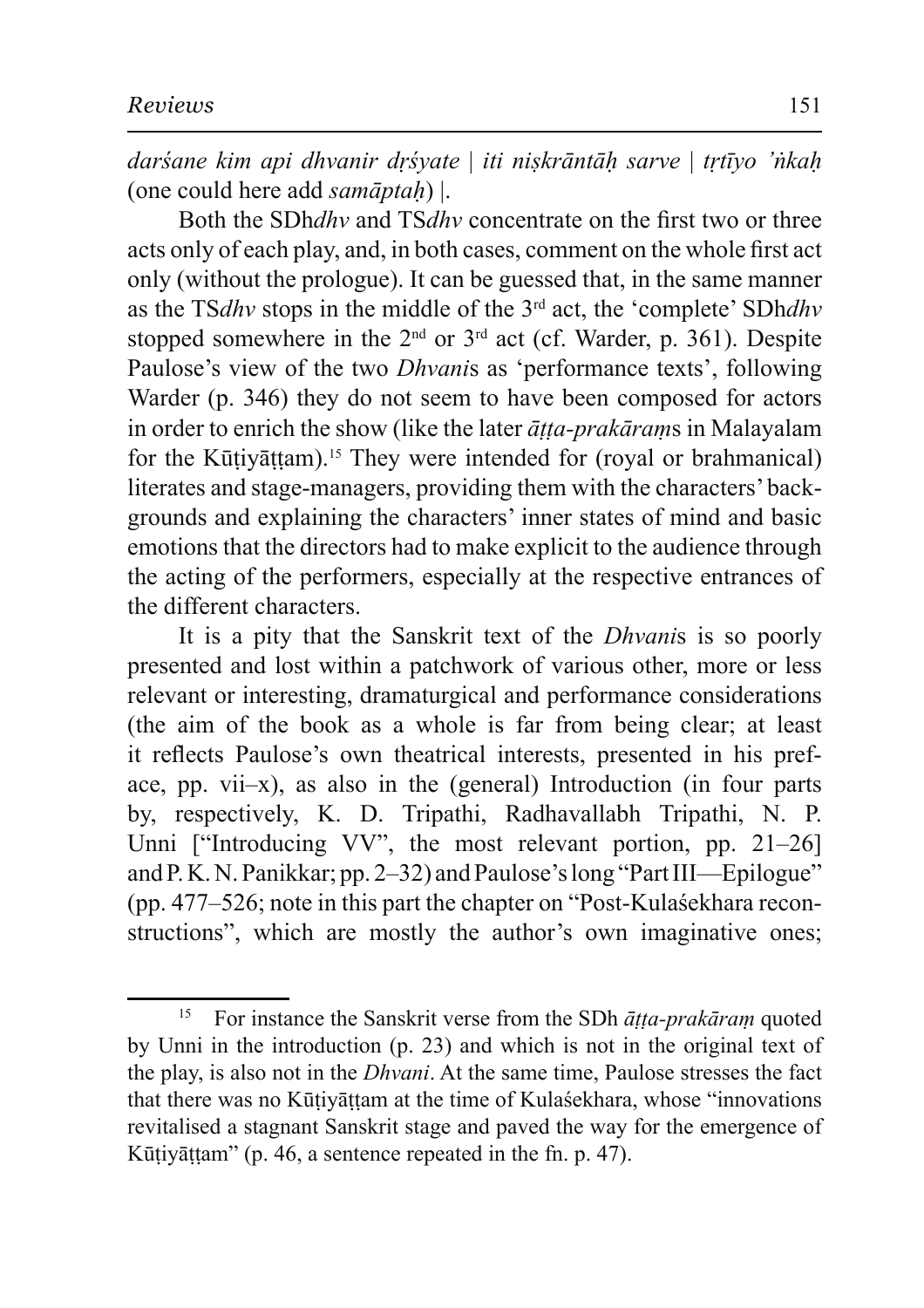and the "Living traditions of VV" full of lyrical statements).<sup>16</sup> His own introduction is entitled "PartI—Prologue" (pp. 35–64; to which pp. 66–68 introducing the manuscripts should be added, erroneously introduced in "Part II—Performance Text"),<sup>17</sup> in which the "Textual Analysis" portion again completely lacks a minimum of philological method in failing to provide precise references in the text for the quoted extracts (e.g. on *bhāva*, the VV extract with 3 *slokas* p. 63 is to be found in TSdhv p. 319; the additional sentence p. 64 cannot be traced); moreover, p. 57, the *sloka* with the definition of the *preksakas*<sup>18</sup>

astau dasa ca vidyās tāh (as written on p. 57, better than tān as given in the edited text p. 319) nātvavedo vathāvidhi | smarasāstram ca vair jñātam tān viduh preksakān budhāh || It has to be understood here that nātya- and kāma-sāstras are included within the 18 vidyā(sthāna)s known by the *preksakas*.

On p. 479 fn. 4 (cf. also pp. 43, 487 fn. 16), Paulose ascribes 16 Saktibhadra's play  $\overline{A}$ *scaryacūdāmani* to the 12<sup>th</sup> century without any good reason (this is criticized by P. K. N. Panikkar in the introduction p. 30; for an 8<sup>th</sup>-9<sup>th</sup> centuries dating, see Warder, pp. 1-23, cf. Kunjunni Raja, CKSL pp. 12-13, 209-10).

On p. 66 Paulose's conjecture about the prologue of the SDhdhv, that 17 "by the 'api' in 'Dhanañjayepi' in the introductory verse he [the author] indicates that the TS has already been covered [by the TSdhv]" (cf. also p. 70 fn. 2), seems wrong (the possible 'also'-meaning of this *api* is not even rendered by Paulose in his translation). This refers (without given reference) to the *sloka* directly following the two quoted earlier (p. 70/13–14): *dhanañjayāhvaye tena racite nāțake 'pi tat* | anayā darśayisyāmi tanniyukto 'khilam rasī ||, which can be literally translated: "As a man of good taste directed by him *(tan-niyukta)*, I shall illustrate all that (= the *dhvani*-meaning, etc.) through this [explanation, *anay* $\bar{a}$  = *vyākhyayā*], at least in (= starting with) the *n* $\bar{a}$ taka composed by him under the title *Dhanañjaya*"; the title of the other play is given for the first time only later, by the king himself (p. 74/10-11: racitādya mayā vidvan katham cin nātakadvayī | ekam samvaranam nāma dhanañjayam itītaram  $\parallel$ ); cf. also the GOML ms. variant 'pi for smin in TSdhy beginning atha... keralabhūbhrtkrte [samvarananāmni comes] later] 'smin nāțake, parallel to SDhdhv adhunā tatkrte 'smin dhanañjayanāmni nātake, both sentences translated here before.